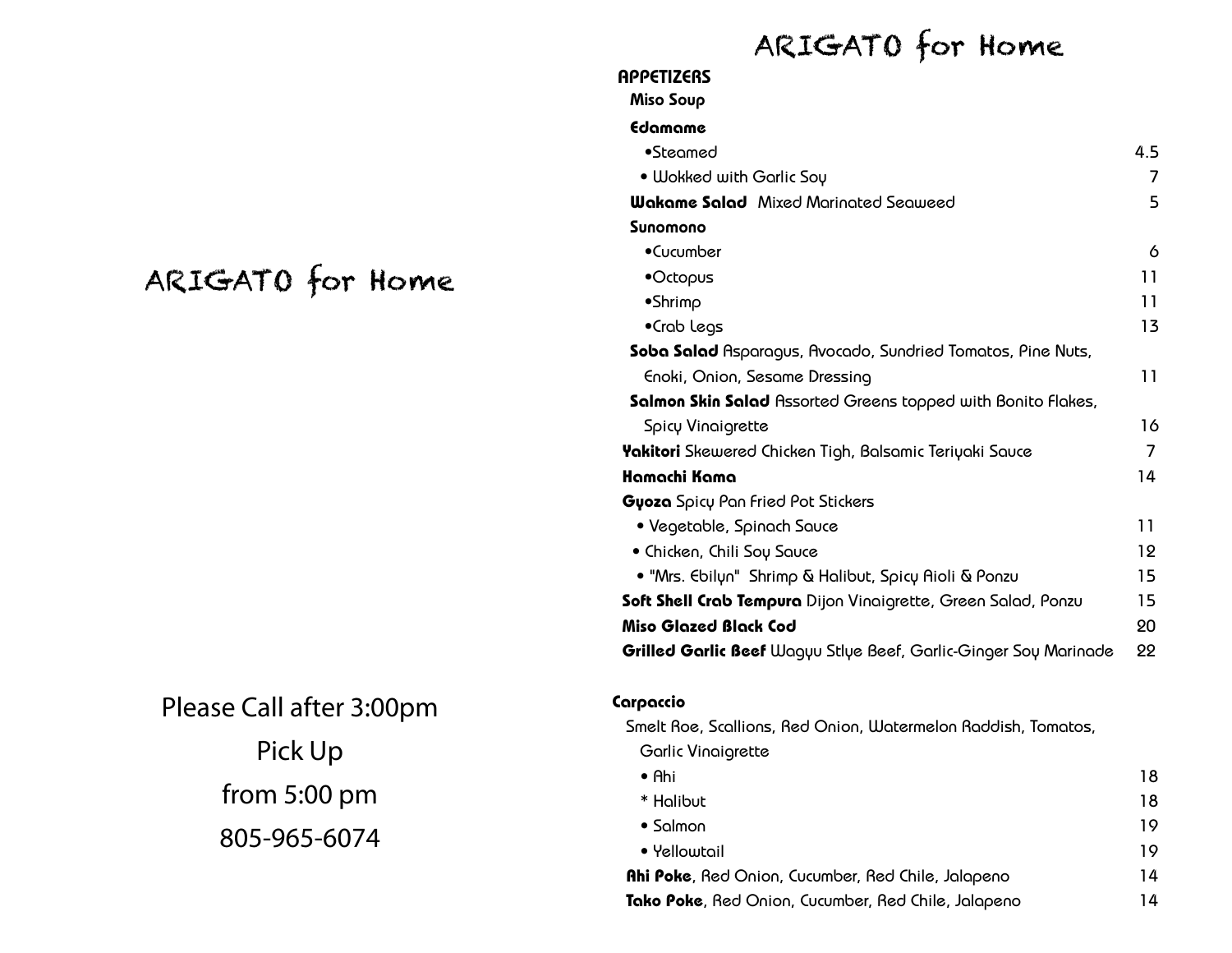### Arigato for Home

| .<br><b>NIGIRI SUSHI</b> $2 \rho c$ |                |
|-------------------------------------|----------------|
| <b>Anago</b> Sea Eel                | 7              |
| <b>Bincho-Maguro Albacore</b>       | 7              |
| <b>Blackened Ahi</b>                | 8              |
| <b>Botan Ebi</b> Sweet Prawn        | 12             |
| Crab Leg                            | 9              |
| <b>Ebi</b> Shrimp                   | 7              |
| Tobiko Flying Fish Roe              | 7              |
| <b>Hamachi</b> Yellowtail           | 8              |
| <b>Hirame,</b> Eahstern Halibut     | 8              |
| <b>Hotategai</b> Hokkaido Scallop   | 8              |
| <b>Ika</b> Aori-Ika Squid           | 6              |
| <b>Ikura</b> Salmon Roe             | 8              |
| <b>Kanpachi</b> Amberjack           | 9              |
| Saba Mackerel                       | 5              |
| <b>Sake</b> Scotish Salmon          | $\overline{7}$ |
| <b>Shima-aji</b> White Trevally     | 10             |
| Tai Japanese Snapper                | 8              |
| Tako Octopus                        | $\overline{7}$ |
| <b>Toro</b> Fatty Bluefin Tuna      | 15             |
| Tuna, Yellowfin                     | 8              |
| Tuna, Bluefin                       | 9              |
| Uni                                 | 12             |
| <b>Unagi</b> Fresh Water Eel        | 7              |
| Special nigiri sushi $2p$ c         |                |

| Grilled Portabella with White Truffle Oil & Chervil                | 6  |
|--------------------------------------------------------------------|----|
| Grilled Shiitake with Yuzu Pepper, White Truffle Oil & Chives      | 6  |
| Jalapeno Yellowtail Red Jalapeno & Habanero Sauce                  | 9  |
| <b>Su-Miso Albacore</b> Mustard Su-Miso, Jalapeno & Cilantro       | 9  |
| <b>Ume Fluke</b> Hirame with Ume Plum Vinaigrette & Shiso Julienne | 9  |
| Yuzu Pepper Tai Yuzu juice, Yuzu pepper & Cilantro Leaf            | 9  |
| Ginger Yellowfin Tuna Ginger Yuzu Garlic Oil, Pink Salt & Chives   | 9  |
| Ginger Bluefin Tuna Ginger Yuzu Garlic Oil Pink Salt & Chives      | 10 |
| Serrano Kanpachi Serrano Chille, Dashi Infused Yuzu Soy Sauce      | 9  |
| Seared Engawa Yuzu Pepper, Garlic Chip, Cilantro Leaf & Ponzu      | 9  |
| Seared Hotate Hokkaido Scallops, Spicy Aioli, Chives               | 9  |
| Seared Arigato Beef TruffleSoy Radish SauceChives                  | 10 |
| Seared Salmon Ikura, Chives & Wasabi Vinaigrette                   | 9  |
| Seared Tai Yuzu Pepper, Hawaiian Pink Salt, Cilantro Leaf & Ponzu  | 9  |
| Seared Toro Spicy Red Miso, Jalapeno & Pink Peppercorn             | 17 |
| Seared Yellowtail Black Sesame Sauce & Chervil                     | 9  |

#### **ROLLS**

| California Roll                                                          | 9  |
|--------------------------------------------------------------------------|----|
| Tuna Roll                                                                | Q  |
| <b>Yellowtail Roll</b>                                                   | 9  |
| Salmon Skin Roll                                                         | Χ  |
| Vegetable Roll                                                           | Ó  |
| SPECIAL ROLLS                                                            |    |
| <b>Arigato Roll</b> Smoked Salmon, Crab, Avocado, Cucumber, Masago       | 12 |
| Ahi & Asparagus Roll Spicy Tuna, Asparagus, Avocado, Cilantro, Jalapeno- |    |
|                                                                          |    |

| יווטן בטטאטווי, כטשטאט וויס דער פאר האט פאר אין דער פאר האין דער פאר האט וויס דער הייז וויס דער הייז ו |     |
|--------------------------------------------------------------------------------------------------------|-----|
| Masago, Chive Oil                                                                                      | 12  |
| <b>Banzai Roll</b> Yellowtail, Avocado, Cucumber, Scallions                                            | 12  |
| Bay City Roll Scallop, Avocado, Cucumber, Masago, Spicy Aioli                                          | 11  |
| <b>Black &amp; White Roll</b> Hirame, Kani, Avocado, Cucumber, Black Sesame Sauce                      | 12  |
| Bonfire Roll Spicy Tuna, Asparagus, Avocado, Cilantro, Jalapeno, Spicy Aiol                            | 17  |
| California Sunset Tuna, Avocado, Cucumber, Masago                                                      | 11  |
| Dijon Ahi Roll Blackened Ahi, Albacore, Asparagus, Avocado, Onion, Dijon Sauce 14                      |     |
| Fiesta Roll Hirame, Tomato, Avo, Cilantro, Cucumber, Jalapeno, Habanero Sauce 13                       |     |
| Eskimo Roll Scatish Salmon, Asparagus, Avocado, Red Onion, Spicy Aioli                                 | 12  |
| Jalapeno Yellowtail Roll Avo, Cilantro, Jalapeno, Masago, Habanero Sauce,                              | 13  |
| Magic Mushroom Accorted Kinoko, Asparagus, Avo, Chive, Truffle Oil                                     | 12  |
| Manhattan Roll Smoked Salmon, Cream Cheese, Tomato, Red Onion, Greens                                  | 10  |
| <b>Pro Roll</b> Tempura Soft Shell Crab, Avocado, Cucumber, Ponzu, Spicy Aioli                         | 12  |
| Rock'n Roll Tuna, Salmon, Yellowtail, Shrimp wrapped on top of California Roll                         | 20  |
| Snake Roll Unagi on top of California Roll                                                             | 16  |
| Tiger Roll Tempura Tiger Shrimp, Avocado, Cucumber, Spicy Aioli, Ponzu                                 | 12. |
| <b>Wiki Wiki Roll</b> Crab, Shrimp, Papaya, Avocad, Papaya Sauce                                       | 13  |
| <b>Wipcout Roll</b> Smoked Salmon, Cream Cheese, Avocado, Cucumber                                     | 10  |
| Zippų Roll Spicų Tuna, Cucumber, Shichimi, Red Chile Sauce                                             | 10  |
|                                                                                                        |     |

### **COMBINATIONS**

| Sushi Combo Maguro, Hamachi, Sake, Hirame, Tai, Ebi, Bincho & California Roll 28 |     |
|----------------------------------------------------------------------------------|-----|
| Sashimi Combo Tuna, Yellowtail, Salmon & Tai (3 pc each)                         | 38. |
| <b>Premium Sashimi Com 2</b> Premium Fish of the Day, (6 Kinds, 2 pc each)       | 44  |
| <b>Premium Sashimi Combo 3</b> Premium Fish of the Day, (6 Kinds, 3 pc each)     | 66. |
| Chirashi Bowl Assorted Sashimi on top of Sushi Rice                              | 28. |
| Premium Chirashi Premium Sashimi on top of Sushi Rice                            | 48. |

\*Consuming Raw or Undercooked foods may increase risk of Food Borne Illness, especially if you have certain medical conditions.